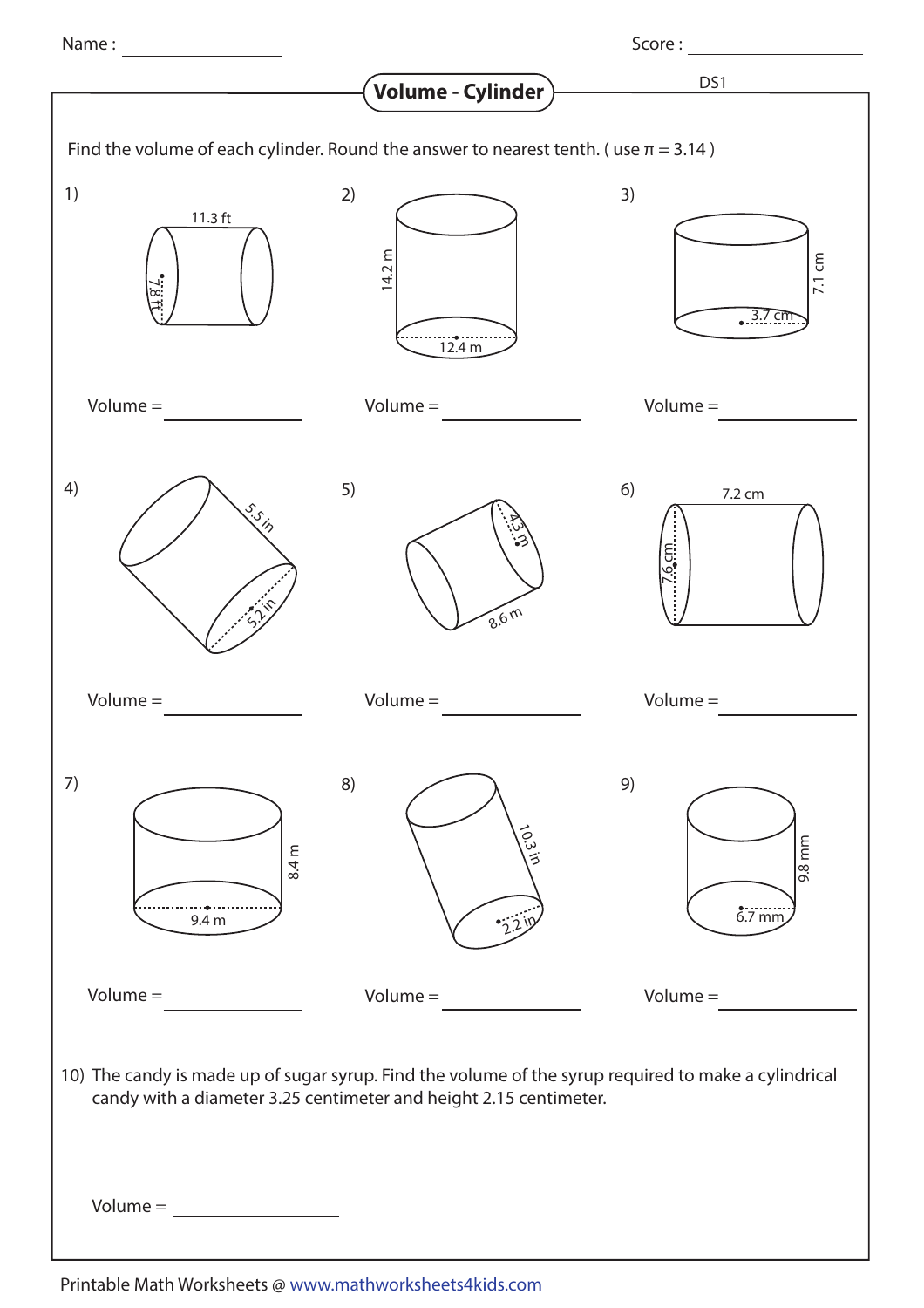Name : Score :

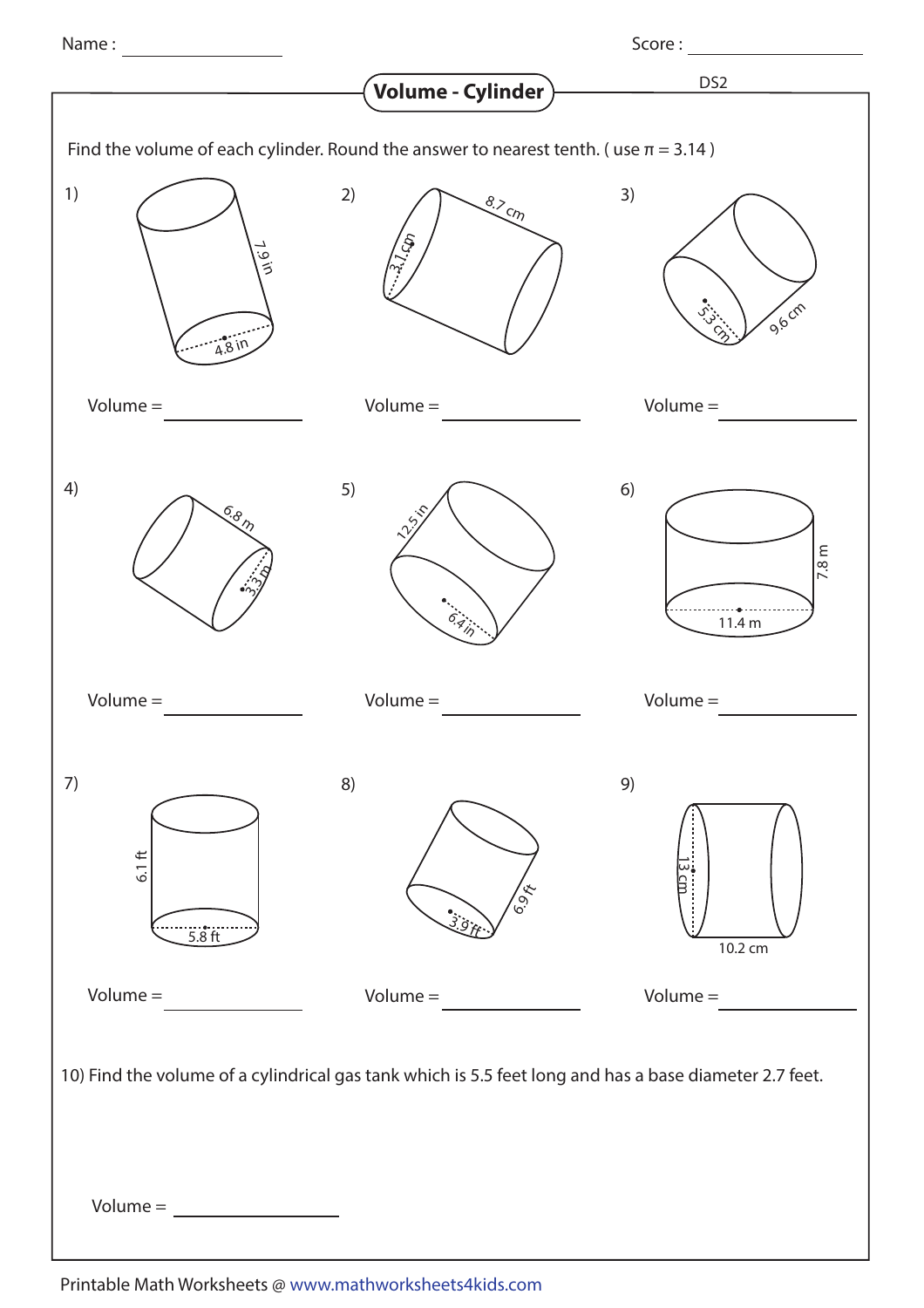| Name:                                                                                                                                                                               |                                                                                                                           | Score:                             |
|-------------------------------------------------------------------------------------------------------------------------------------------------------------------------------------|---------------------------------------------------------------------------------------------------------------------------|------------------------------------|
|                                                                                                                                                                                     | Volume - Cylinder                                                                                                         | DS3                                |
|                                                                                                                                                                                     |                                                                                                                           |                                    |
| Find the volume of each cylinder. Round the answer to nearest tenth. (use $\pi = 3.14$ )                                                                                            |                                                                                                                           |                                    |
| 1)                                                                                                                                                                                  | 2)                                                                                                                        | 3)                                 |
| $\frac{1}{2}$<br>8.8 cm                                                                                                                                                             | 6.1 m<br>9.4 m                                                                                                            | $\frac{4}{3}$<br>3.6 <sub>ir</sub> |
| $Volume =$                                                                                                                                                                          | $Volume =$                                                                                                                | $Volume =$                         |
| 4)<br>$5\%$<br>5.2 <sub>m</sub>                                                                                                                                                     | 5)<br>$7.5 \text{ ft}$<br><u>76ft</u>                                                                                     | 6)<br>11.5 m                       |
| $Volume =$                                                                                                                                                                          | $Volume =$                                                                                                                | $Volume =$                         |
| 7)<br>6.6ft                                                                                                                                                                         | 8)<br>$\bigwedge^{\hspace{-3pt}\prime\!} \hspace{3pt} \sigma_{\hspace{-3pt}/\hspace{3pt} \bar{\hspace{1pt}}\hspace{1pt}}$ | 9)<br>9.4 دس<br>6 <sup>cm</sup>    |
| $Volume =$                                                                                                                                                                          | $Volume =$                                                                                                                | $Volume =$                         |
| 10) A cylindrical wafer biscuit is filled with chocolate. If the inner radius is 4.5 millimeter and the wafer is<br>10.3 millimeter long, what will be the volume of the chocolate? |                                                                                                                           |                                    |
| $Volume =$                                                                                                                                                                          |                                                                                                                           |                                    |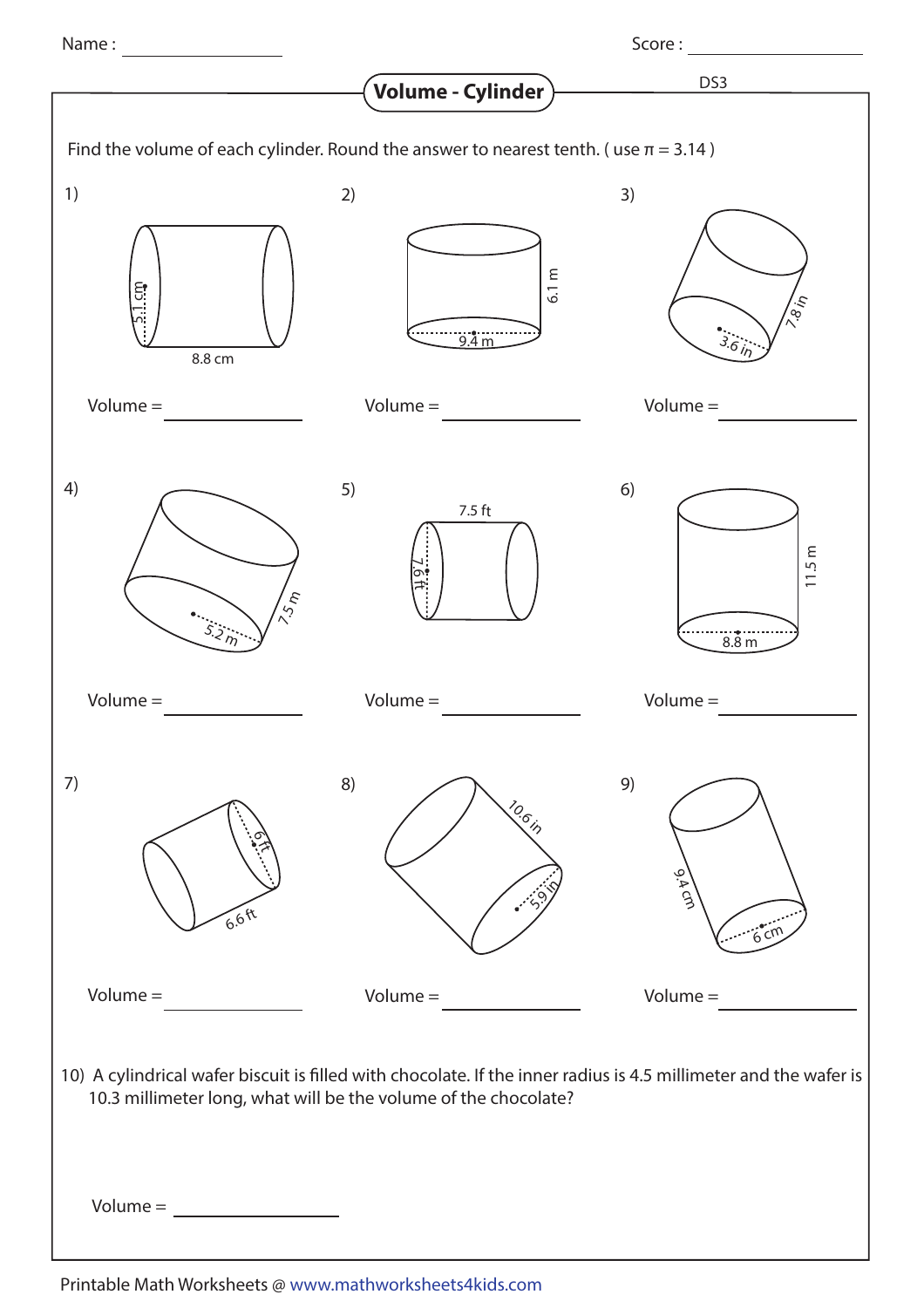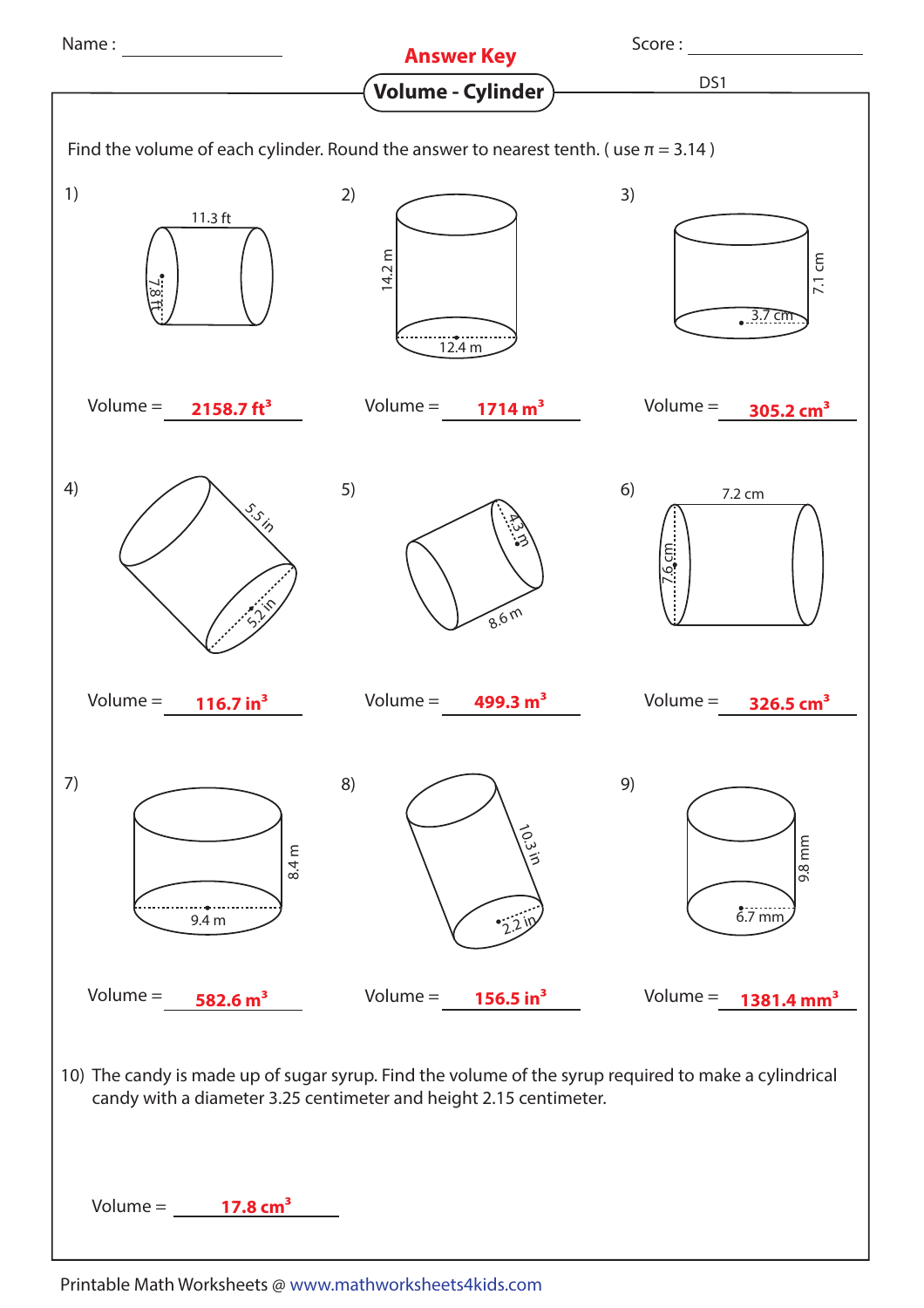

Printable Math Worksheets @ www.mathworksheets4kids.com